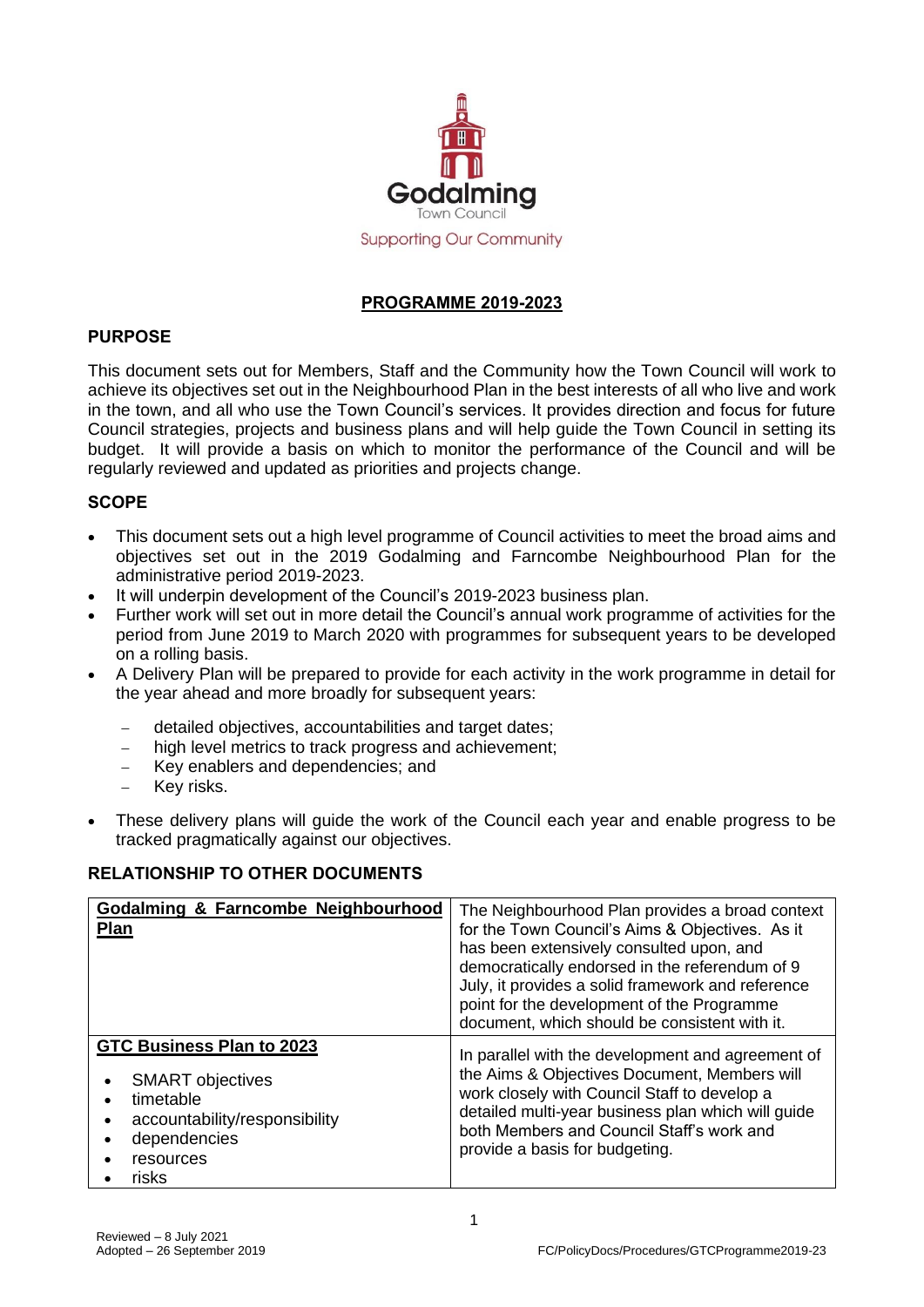| <b>GTC Annual Budget</b>               | The Aims & Objectives Document sets out what<br>the Council intends to achieve over the next few<br>years, therefore, providing important input into the<br>development of annual budgets, largely via the                                                                                                        |
|----------------------------------------|-------------------------------------------------------------------------------------------------------------------------------------------------------------------------------------------------------------------------------------------------------------------------------------------------------------------|
|                                        | GTC Business Plan to 2023.                                                                                                                                                                                                                                                                                        |
| <b>Council's Annual Delivery Plans</b> | While all documents mentioned in this section will<br>be available to the public, it will be important to<br>translate the aims and objectives into a set of<br>easily understood commitments which will be<br>presented to the public in an attractive, easy to<br>understand and informative manner.            |
| <b>Council Accountability</b>          | The Aims & Objectives Document is an important<br>factor in ensuring that the public understand what<br>commitments the Council is making and how and<br>when it intends to deliver them; to ensure that the<br>Council can be properly and effectively<br>accountable to those who work and live in the<br>Town. |

## **CONTEXT**

## **Neighbourhood Plan – Vision for Godalming and Farncombe:**

'In 2032, Godalming and Farncombe has successfully retained its distinctive historic feel whilst sustainable growth has enabled it to address the challenges that its people have faced.

The historic core of the town has been protected and the increased footfall in the town has helped to retain the vitality of its shops and services. High quality external finishes to new shopfronts and signage have helped to give the community back its High Street that is distinctly 'Godalming'.

The increased footfall has been helped by a recognition that the car has been choking a town unable to resolve its congestion by providing new roads. Instead, pavements, footways and cycle paths have been created and improved along key routes so now more people leave the car at home and instead come to shop, take their children to school or go to work on foot, by bicycle or by bus (including school buses).

Whilst traditional employment has fallen in Godalming and Farncombe, the highly skilled population has taken the opportunity created by the development of more modern workspaces. Small-scale, flexible workspaces and co-working hubs have been developed across the area which have encouraged a growing entrepreneurial spirit and the development of new companies which can share space and network. This has been complemented by the roll-out of faster broadband. Godalming and Farncombe have adapted in order to remain competitive.

This has all helped to encourage more young people with families to live in Godalming. This has been assisted by family housing being freed up by older people who have been able to move into newly built housing and facilities that are specifically designed to address their needs. Whilst this development has been modern in its thinking, it has been designed to be in keeping with the character of the area in which it sits; innovation in design is encouraged but in a way that still means new buildings sit comfortably within their surroundings.

The growing population has not been to the detriment of Godalming and Farncombe's environment or infrastructure. Existing community facilities have been protected and new facilities delivered alongside growth. Equally, new development has protected and enhanced the high quality natural environment which defines the setting of the town and has been designed to maximise sustainability. Godalming and Farncombe has grown, but not at the expense of the environment or the health and wellbeing of its people.'

*Ref:Godalming & Farncombe Neighbourhood Plan 2017-2032 Page 16*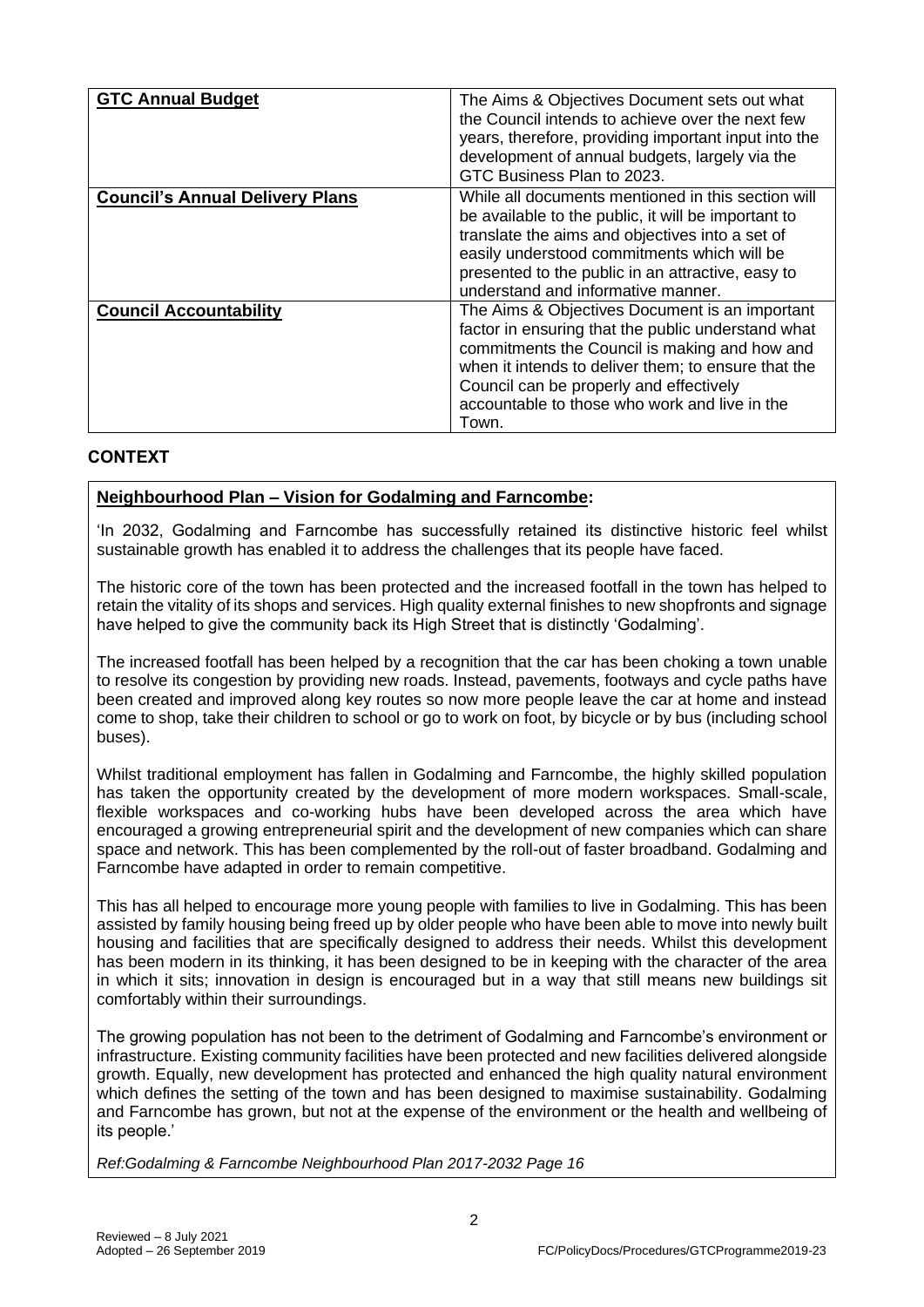# **Godalming & Farncombe Neighbourhood Plan Objectives**

### **Housing**

• To address the housing and social care needs of the population of Godalming and Farncombe.

## **Transport**

- To increase walking and cycling as alternatives to the private car.
- To improve public transport networks and availability.
- To address parking problems, particularly at Godalming and Farncombe stations.

### **Economy**

- To provide modern, flexible employment space for start-ups and growing micro-businesses.
- To ensure a flexible approach to Godalming town centre and Farncombe village centre which helps to preserve and enhance their vitality.

## **Community and Infrastructure**

• To safeguard existing community infrastructure and to ensure new development provides the community facilities that are lacking in the town.

## **Heritage and Design**

- To ensure that development respects the character of the area.
- To ensure that shopfronts in the town centre protect and enhance the heritage of the Town Centre Conservation Area.

#### **Environment**

- To protect and enhance the sensitive natural environment in which Godalming and Farncombe sits.
- To ensure development enhances the potential for local flora and fauna to thrive.
- To ensure that development is sustainable, particularly in its use of water and energy.
- To ensure development minimises air pollution and removes the need for Air Quality Management Areas.

*Ref: Godalming & Farncombe Neighbourhood Plan 2017-2032 Page 17*

3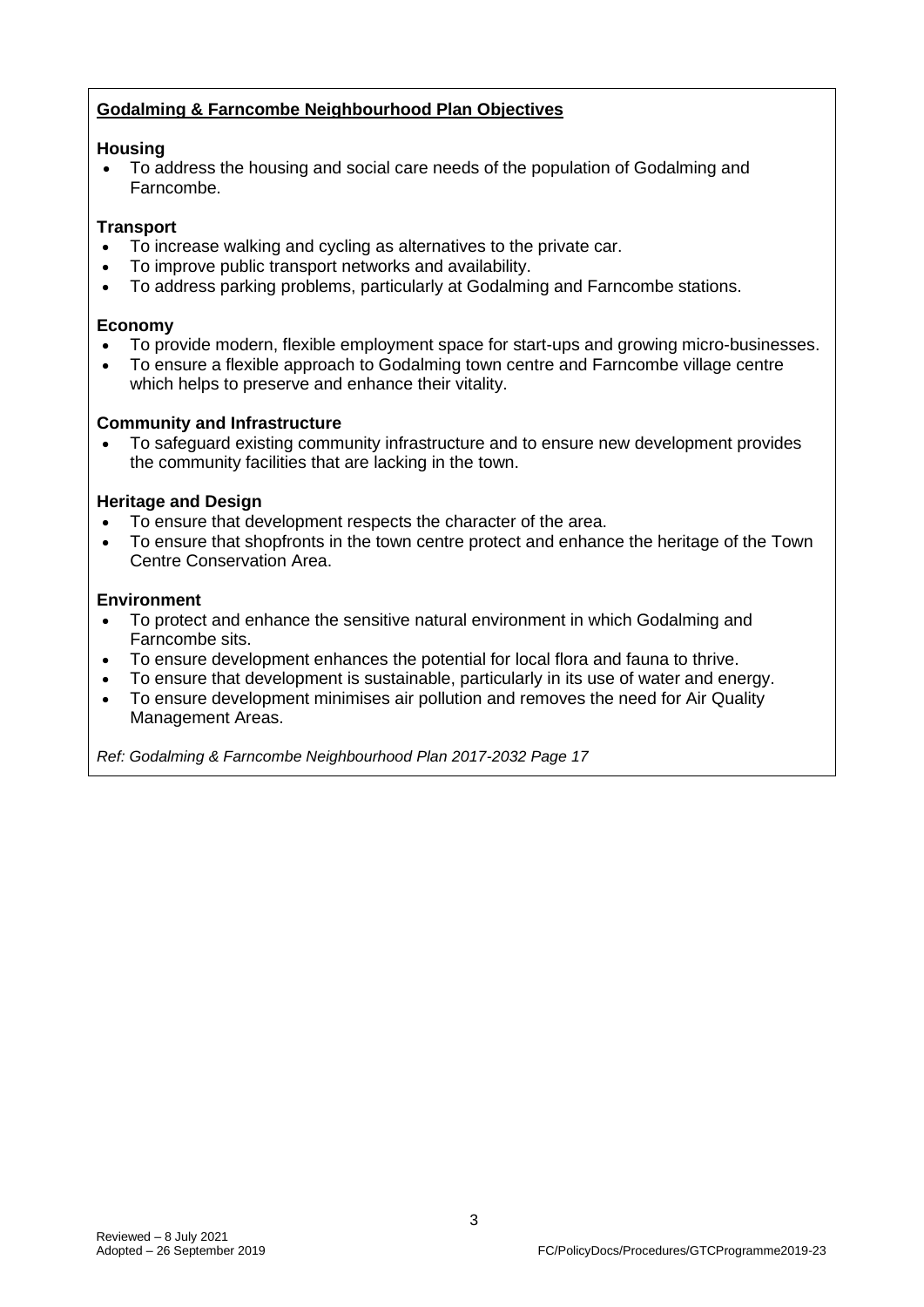#### **GODALMING TOWN COUNCIL PROGRAMME 2019-2023**

This document sets out the Town Council's Programme for the period 2019-2023. It is focused on delivering the Neighbourhood Plan objectives. However, the Council has to undertake activities that go beyond the scope of the Neighbourhood Plan. The Neighbourhood Plan sets out how the community vision (see above) will be realised through planning and controlling land use and development change over the plan period 2017 to 2032. These form one part of this programme document, other objectives have been added to reflect the full range of Council work.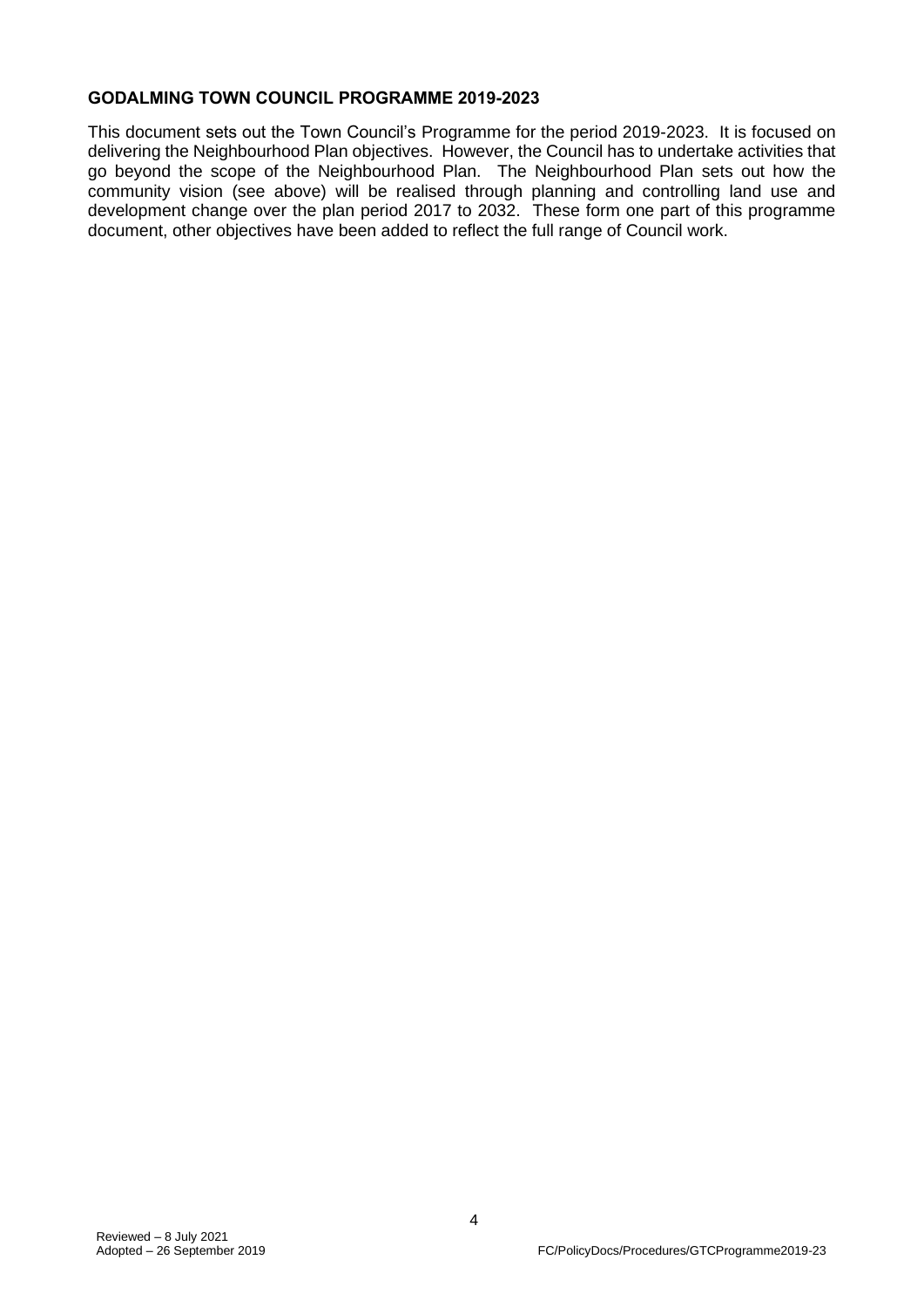| Completed                                                |
|----------------------------------------------------------|
| No known problems hindering progress                     |
| Minor concerns or known issues which may impede progress |
| Major problems putting completion at significant risk    |
| Abandoned / failed                                       |
| No accountability yet assigned                           |

| <b>GTC Objective</b>                                                                                                                                                                                                                                                                                                       | <b>Status</b> | Plan<br>implementation<br><b>Date</b> | <b>Notes</b>                                                                                                                                                |
|----------------------------------------------------------------------------------------------------------------------------------------------------------------------------------------------------------------------------------------------------------------------------------------------------------------------------|---------------|---------------------------------------|-------------------------------------------------------------------------------------------------------------------------------------------------------------|
| <b>Environment and Planning (encompassing NP Objectives for Environment,</b><br><b>Housing and Transport)</b>                                                                                                                                                                                                              |               |                                       |                                                                                                                                                             |
| <b>Activities</b>                                                                                                                                                                                                                                                                                                          |               |                                       |                                                                                                                                                             |
| Establish GTC Environment & Planning Committee.                                                                                                                                                                                                                                                                            |               | Jan 2020                              | Agreed by FC 26 Sept                                                                                                                                        |
| Commit to becoming a carbon-neutral organisation by 2030, to cover scope 1, 2<br>and 3 emissions, including an earlier target of 2025 for all scope 1 and 2<br>emissions.                                                                                                                                                  |               | Jan 2025 / 2030                       | Commitment made by GTC 25<br><b>July 2019.</b>                                                                                                              |
| Conduct annual carbon audits to establish and subsequently monitor the Council's<br>carbon footprint.                                                                                                                                                                                                                      |               | Annual                                | Next Audit due May 2022 for<br>period 2020/21                                                                                                               |
| Establish a budget for environmental grants to encourage and enable carbon-<br>reduction and mitigation schemes to improve bio-diversity within Godalming.                                                                                                                                                                 |               | 25 July 2019                          | 2019/20 funded from Emerging<br>projects fund<br>2020 onwards as base budget<br>item                                                                        |
| Establish criteria for the award of environmental grants.                                                                                                                                                                                                                                                                  |               | <b>March 2020</b>                     | Adopted by FC 23 April 2020                                                                                                                                 |
| Establish the protocols for reporting environmental implications of<br>recommendations in Officer reports alongside legal, financial and equality<br>implications. Where appropriate these will include the impact of recommendations<br>on CO <sup>2</sup> emissions as well as any other relevant environmental factors. |               | <b>TBC</b>                            | To be included as on E&P<br>work programme                                                                                                                  |
| Seek ways to facilitate and encourage our community to reduce direct and indirect<br>CO <sup>2</sup> emissions, to conserve and enhance biodiversity and to become resilient to<br>changes caused by the changing climate.                                                                                                 |               | Ongoing                               | Throughout 2020 GTC<br>displayed public information<br>boards at 107-109 High Street,<br>versions of the information has<br>been transferred to information |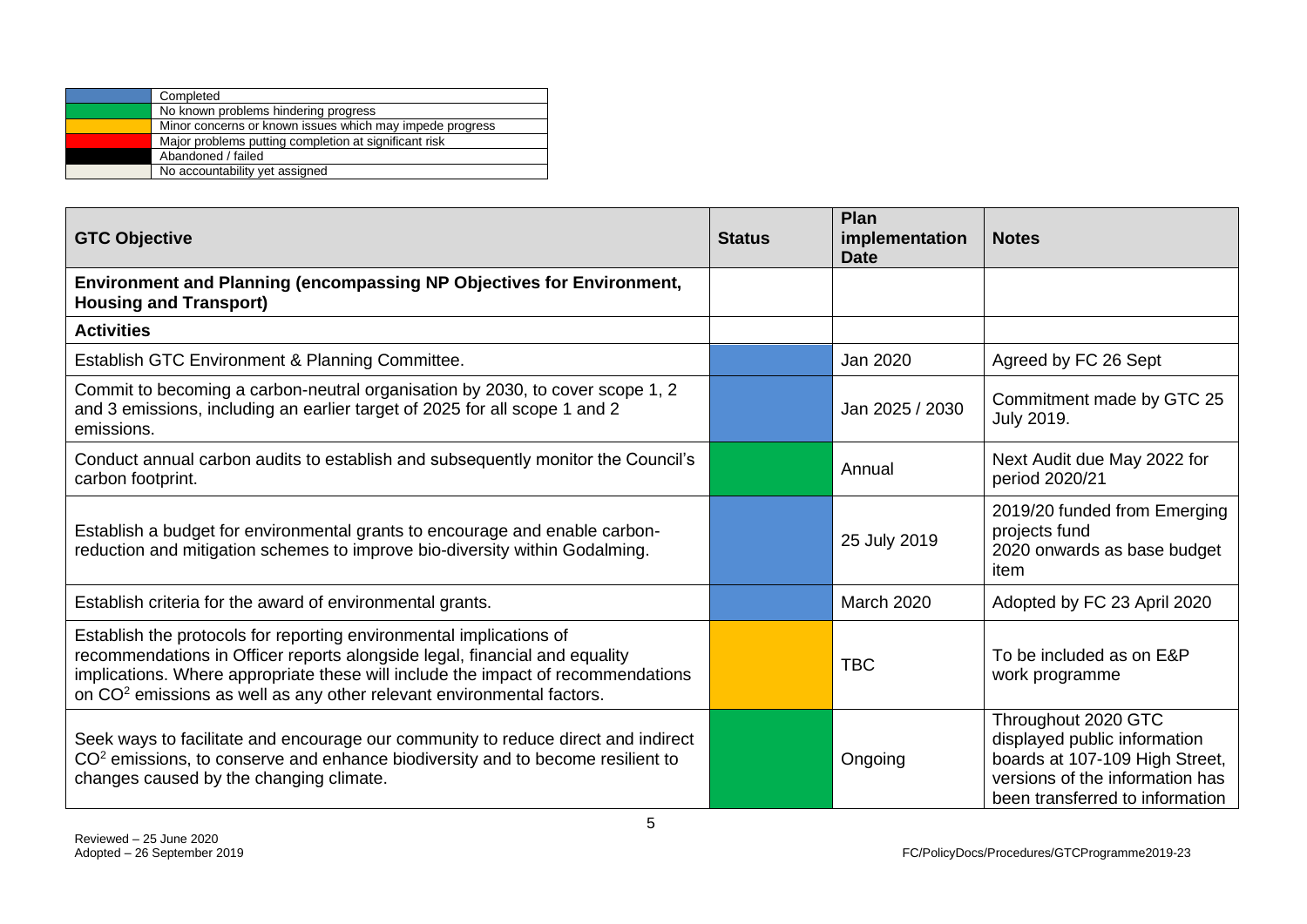|                                                                                                                                                                                                                                                                                                                                                                                                                                                                                                                                                                                                                                                                                                                                                                    |            | board below the Pepperpot.<br>GTC has set up and is<br>supporting the Godalming<br>Climate Forum and is holding<br>Godalming's first sustainability<br>fair on 14 August 2021                                                                                                                                                                                                                                                                                                                                                                                                                                                                                                                                                                                                                                                                      |
|--------------------------------------------------------------------------------------------------------------------------------------------------------------------------------------------------------------------------------------------------------------------------------------------------------------------------------------------------------------------------------------------------------------------------------------------------------------------------------------------------------------------------------------------------------------------------------------------------------------------------------------------------------------------------------------------------------------------------------------------------------------------|------------|----------------------------------------------------------------------------------------------------------------------------------------------------------------------------------------------------------------------------------------------------------------------------------------------------------------------------------------------------------------------------------------------------------------------------------------------------------------------------------------------------------------------------------------------------------------------------------------------------------------------------------------------------------------------------------------------------------------------------------------------------------------------------------------------------------------------------------------------------|
| Take active steps where possible to encourage:<br>a) increased use of sustainable transport;<br>b) reductions in energy use in homes, shops, businesses and elsewhere and a<br>public education campaign in order to facilitate this;<br>c) organisations undertaking construction and building works to adopt sustainable<br>building practices and to provide sustainable developments that minimise<br>carbon emissions;<br>d) development and use of renewable energy sources;<br>production, sale and consumption of locally sourced and sustainably produced<br>e)<br>food;<br>adoption of wildlife friendly land and water management practices;<br>f)<br>any other sustainable methods and steps for achieving the Neighbourhood Plan<br>g)<br>objectives. | <b>TBC</b> | GTC actively supporting the<br>Godalming Cycle Forum to<br>encourage active travel, and is<br>also a lead member of the<br>Community Rail partnership to<br>promote rail travel with active<br>travel options for onward<br>journeys.<br>GTC provided a grant to<br>undertake the feasibility study<br>which supported a suuccessful<br>Cil application for the<br><b>Godalming Crossway section</b><br>of the Guildford/Godalming<br>Greenway.<br>GTC is working with WBC &<br>Surrey to develop the<br>Greenway and also engaging<br>with WBC, the Cycle forum and<br>others to provide active travel<br>infrastructure.<br>GTC has transferred to 100%<br>UK certified renewable<br>electricity suppliers and is<br>promoting sustainable living<br>through its involvement with<br>the Godalming Climate Forum<br>and the Godalming Green Gala |
| Develop, adopt, maintain and review annually a Carbon Reduction Plan.                                                                                                                                                                                                                                                                                                                                                                                                                                                                                                                                                                                                                                                                                              | Annual     | Next Audit due May 2020 for<br>period 2018/19                                                                                                                                                                                                                                                                                                                                                                                                                                                                                                                                                                                                                                                                                                                                                                                                      |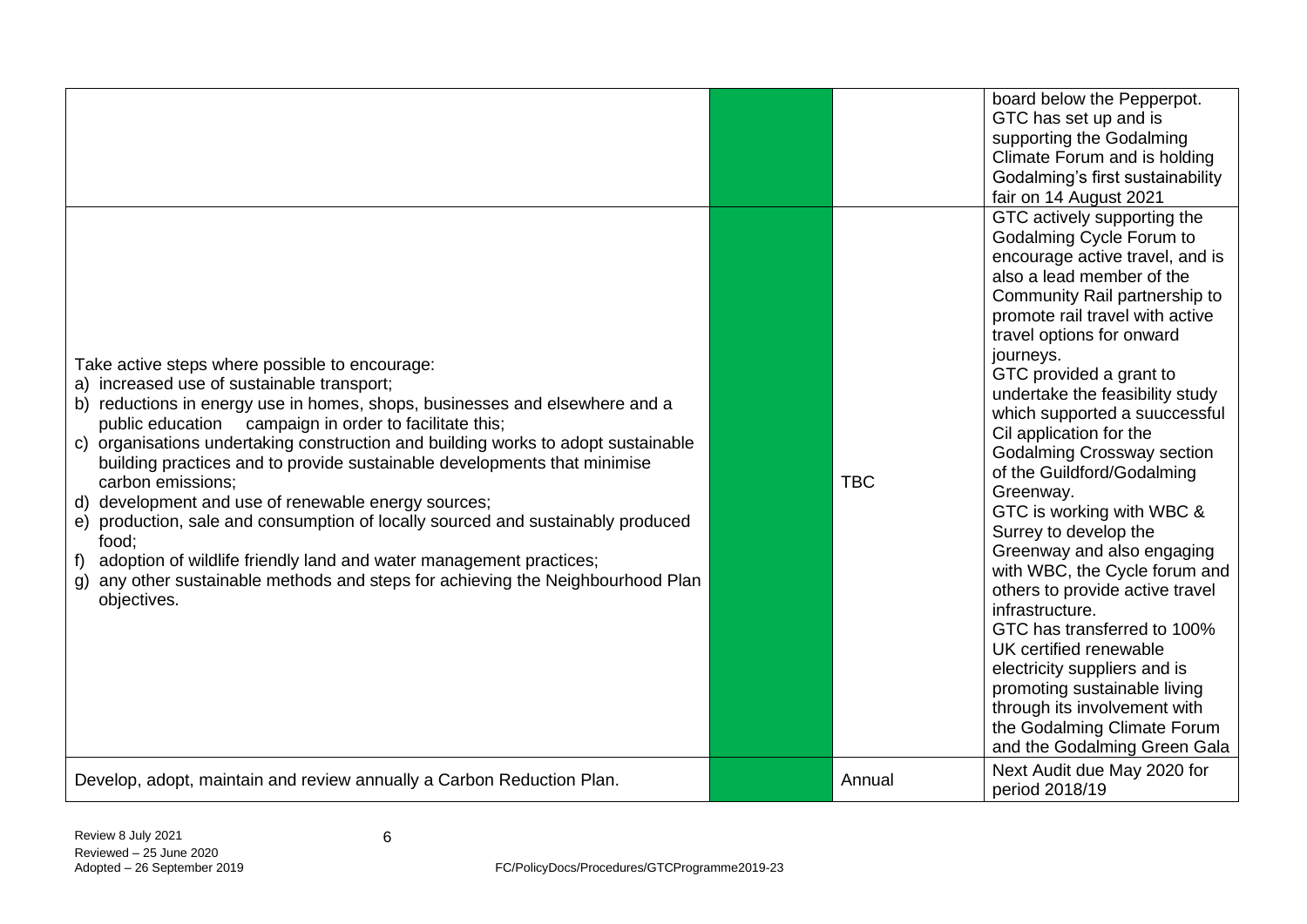| Improve public participation in planning.                                                                          |                              | Ongoing | Formation of E&P committee.<br>GTC promotes via its social<br>media platforms public<br>consultations including<br>developer consultations, thus<br>increasing the reach of those<br>consultations. |
|--------------------------------------------------------------------------------------------------------------------|------------------------------|---------|-----------------------------------------------------------------------------------------------------------------------------------------------------------------------------------------------------|
| Where practicable, work with WBC to develop, maintain and run social housing.                                      | <b>G</b> Boyle<br><b>TBC</b> |         |                                                                                                                                                                                                     |
| Support Waverley Borough Council in improving the provision of affordable<br>housing.                              | <b>G</b> Boyle<br><b>TBC</b> |         |                                                                                                                                                                                                     |
| Oppose development of fossil fuel mineral extraction.                                                              | <b>S</b> Williams            |         |                                                                                                                                                                                                     |
| Discourage single use plastics and promote deposit schemes for plastic bottles.                                    |                              | Ongoing | GTC resolved to support the<br><b>Godalming Plastic Free</b><br>Campaign                                                                                                                            |
| Protect natural habitats and biodiversity.                                                                         |                              | Ongoing | Management of green spaces,<br>limited use of pesticides and<br>herbicides. Working with<br>WBC/Thackham and Surrey<br>Wildlife on Community Orchard<br>and gardening projects                      |
| Where practicable provide support for rewilding projects.                                                          |                              | Ongoing | <b>JBC rewilding at Eashing</b><br>Cemetery, rewilding of grass<br>verges i.e Wharf<br>Nursery/Flambards Way                                                                                        |
| Promote strategies for reducing and reusing materials as much as recycling.                                        | <b>TBC</b>                   |         |                                                                                                                                                                                                     |
| Provide an information hub to promote understanding of individuals' and<br>communities' impacts on climate change. |                              | Ongoing | Planned information point at<br>'new' GTC offices                                                                                                                                                   |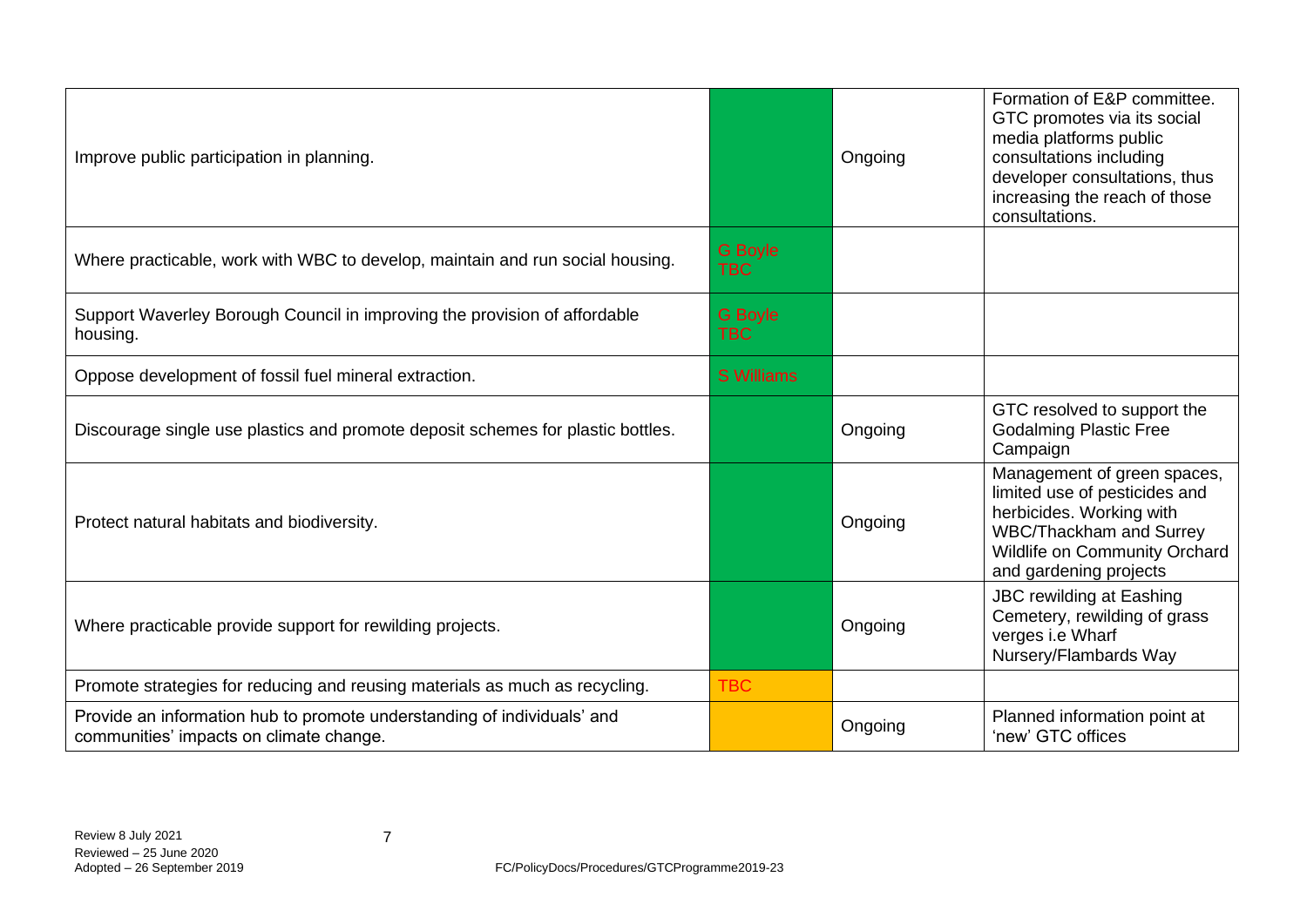| Work with community groups and statutory bodies to improve cycling environment,<br>safety, infrastructure and facilities.                                                                       |                                         | Ongoing | GTC work with Godalming<br>Cycling Campaign, SCC and<br>other partners regarding<br>cycling environment                                                                      |
|-------------------------------------------------------------------------------------------------------------------------------------------------------------------------------------------------|-----------------------------------------|---------|------------------------------------------------------------------------------------------------------------------------------------------------------------------------------|
| To provide, maintain and operate public drinking water fountains/bottle refill points.                                                                                                          |                                         |         | 1 <sup>st</sup> water foundation approved<br>by Council 5 Sept, installation<br>delayed by COVID and<br>challenges in mains<br>connections location to be<br>reviewed.       |
| Work with local organisations to promote the transfer from incandescent lighting to<br>LED lighting systems and where appropriate provide LED lamps for vulnerable<br>members of the community. |                                         | Ongoing | Discussions with CAW and<br>other Community Groups for<br>volunteer base to promote                                                                                          |
| Where appropriate, utilise Council maintenance staff in support of the Council's<br>environmental objectives.                                                                                   |                                         | Ongoing | GTC Staff to be utilised where<br>appropriate and within<br>resource                                                                                                         |
|                                                                                                                                                                                                 |                                         |         |                                                                                                                                                                              |
| <b>Community Safety</b>                                                                                                                                                                         |                                         |         |                                                                                                                                                                              |
| Liaise with police and community groups and identify the resources required to<br>promote schemes aimed at reducing anti-social behaviour and crime.                                            |                                         | Ongoing | ASB meeting held at<br>Farncombe, GTC working with<br>Police and other agencies to<br>identify issues and investigate<br>preventative measures                               |
| Promote traffic slowing schemes such as Twenty's Plenty and safer walking routes<br>to school.                                                                                                  | <b>R</b> Ashworth<br>J Purvis<br>A Adam |         | GTC agreed to support Twenty<br>Plenty campaign and lobby for<br>introduction in Godalming                                                                                   |
| Seek to create a more pedestrian friendly environment through increased<br>pedestrianisation and residential parking schemes.                                                                   | R Ashworth<br><b>B Crooks</b>           |         | Utilizing experiences gained<br>during the 2020/2021<br>lockdowns, GTC agreed to<br>bring forward proposals for<br>permanent traffic control<br>measures in the town centre. |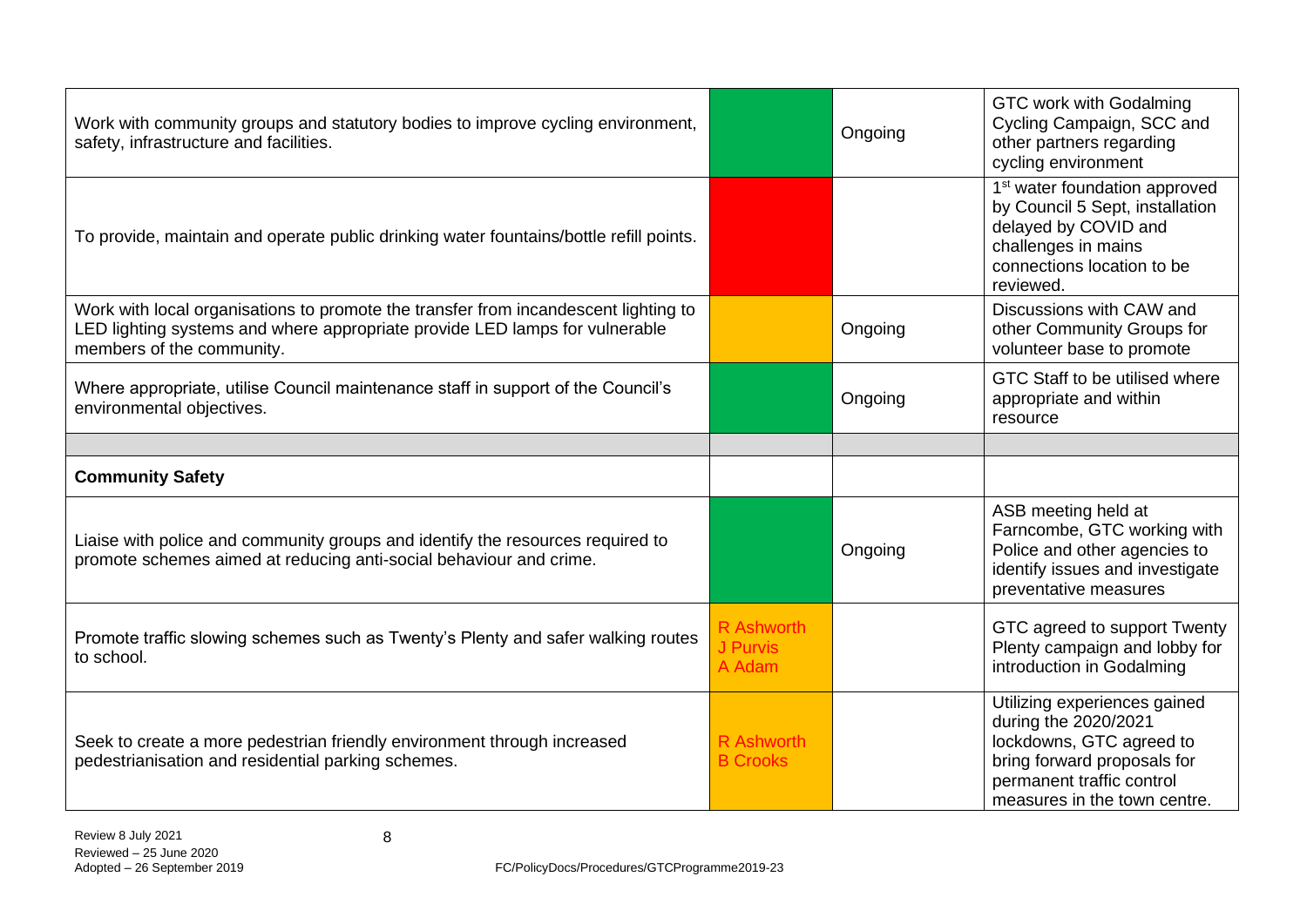| <b>Youth Provision</b>                                                                                                                                                                                               |                             |                            |                                                                                                                                                                                                                                                                                                                                                   |
|----------------------------------------------------------------------------------------------------------------------------------------------------------------------------------------------------------------------|-----------------------------|----------------------------|---------------------------------------------------------------------------------------------------------------------------------------------------------------------------------------------------------------------------------------------------------------------------------------------------------------------------------------------------|
| Promote engagement with voluntary and statutory providers of youth services to<br>determine how the Council can support increased provision and access to youth<br>provision, support and services within Godalming. |                             | Ongoing                    | Youth Provision Working<br>Group established, working<br>with local stakeholders to<br>identify practice and<br>sustainable areas which GTC<br>can assist. GTC undertaking<br>public consultation surrounding<br>the provision of youth services<br>in the town, and has agreed to<br>support WBC youth<br>intervention "Friday Night<br>Project" |
| Develop and support youth engagement in the democratic process.                                                                                                                                                      | A Duce                      |                            | Actions to be determined by<br>outcomes of Youth Provision<br><b>Working Group</b>                                                                                                                                                                                                                                                                |
| Develop and support youth engagement programmes and activities aimed at<br>raising awareness of environmental issues.                                                                                                | A Duce<br><b>S</b> Williams |                            | Actions to be determined by<br>outcomes of Youth Provision<br><b>Working Group</b>                                                                                                                                                                                                                                                                |
|                                                                                                                                                                                                                      |                             |                            |                                                                                                                                                                                                                                                                                                                                                   |
| <b>Support Local Business</b>                                                                                                                                                                                        |                             |                            |                                                                                                                                                                                                                                                                                                                                                   |
| Work with local business organisations, Waverley Borough Council, the Godalming<br>and District Chamber of Commerce and other organisations to promote Godalming<br>as a retail and business centre.                 |                             | Established and<br>ongoing | GTC work with the Chamber of<br>Commerce and WBC<br>economic development team to<br>promote Godalming and<br>Farncombe.                                                                                                                                                                                                                           |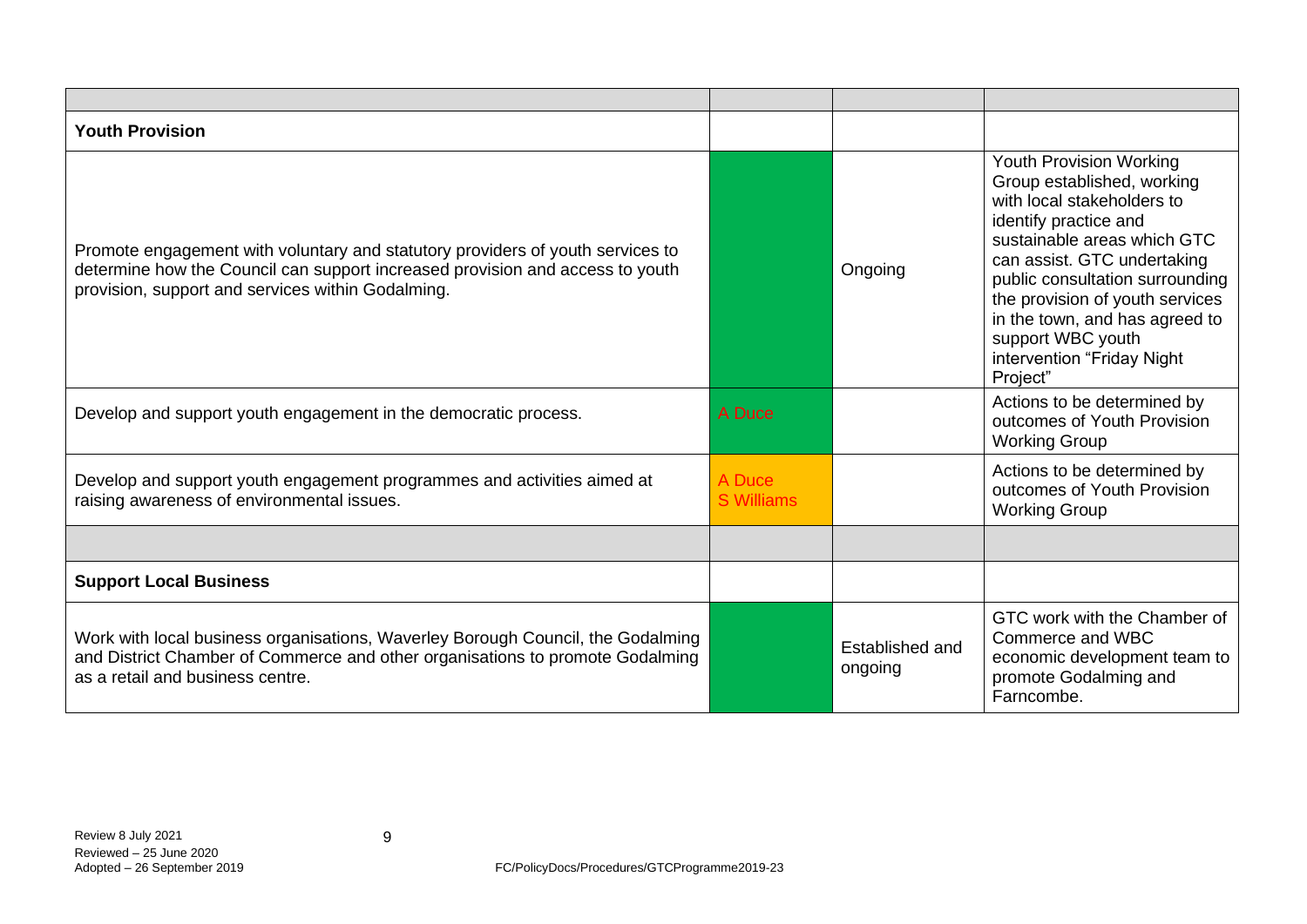| Work with local stakeholders to organise, manage and promote community events<br>including town festivals, national celebrations and commemorations, markets,<br>Staycation and other activities that enhance and support the vitality and vibrancy of<br>the town, its retail centres, businesses and community. |                  | Established and<br>ongoing | GTC supports a full<br>programme of Community<br>events both annual and<br>individual national celebratory<br>events. Farmers Markets,<br>Friday Pop-Up, Saturday Pop-<br>Up, Remembrance Day<br>Parade, Godalming Christmas<br>Festival & Lights Switch On,<br>Santa Grotto, Farncombe<br>Christmas Lights, Town Day,<br>Spring Festival, Godalming<br>Community Run, St John's<br>Spring Fair, The Town Show,<br>The Spring Festival, The Food<br>Festival, Staycation and for<br>2021 the Godalming green<br>Galal |
|-------------------------------------------------------------------------------------------------------------------------------------------------------------------------------------------------------------------------------------------------------------------------------------------------------------------|------------------|----------------------------|-----------------------------------------------------------------------------------------------------------------------------------------------------------------------------------------------------------------------------------------------------------------------------------------------------------------------------------------------------------------------------------------------------------------------------------------------------------------------------------------------------------------------|
| Use and support ethical, local, Fair Trade and Tax Mark compliant suppliers.                                                                                                                                                                                                                                      | <b>S</b> Wardell |                            |                                                                                                                                                                                                                                                                                                                                                                                                                                                                                                                       |
| Support the protection of local sustainable office and work spaces via an Article 4<br>Direction Order(s) for key sites in the town.                                                                                                                                                                              |                  |                            | <b>Article 4 Direction Order Made</b><br>April 2020                                                                                                                                                                                                                                                                                                                                                                                                                                                                   |
| Work with local business organisations and other stakeholders; promote<br>sustainable and regenerative business models.                                                                                                                                                                                           | <b>S</b> Wardell |                            |                                                                                                                                                                                                                                                                                                                                                                                                                                                                                                                       |
|                                                                                                                                                                                                                                                                                                                   |                  |                            |                                                                                                                                                                                                                                                                                                                                                                                                                                                                                                                       |
| Equality, Diversity, Inclusion, Health and Wellbeing                                                                                                                                                                                                                                                              |                  |                            |                                                                                                                                                                                                                                                                                                                                                                                                                                                                                                                       |
| The Council is fully committed to the elimination of unlawful and unfair<br>discrimination and will endeavour to support all groups within our community.                                                                                                                                                         |                  | Ongoing                    | GTC adopts and implements<br>policies to ensure equality of<br>access to its services and<br>facilities and that all people<br>within our community are<br>treated equally.                                                                                                                                                                                                                                                                                                                                           |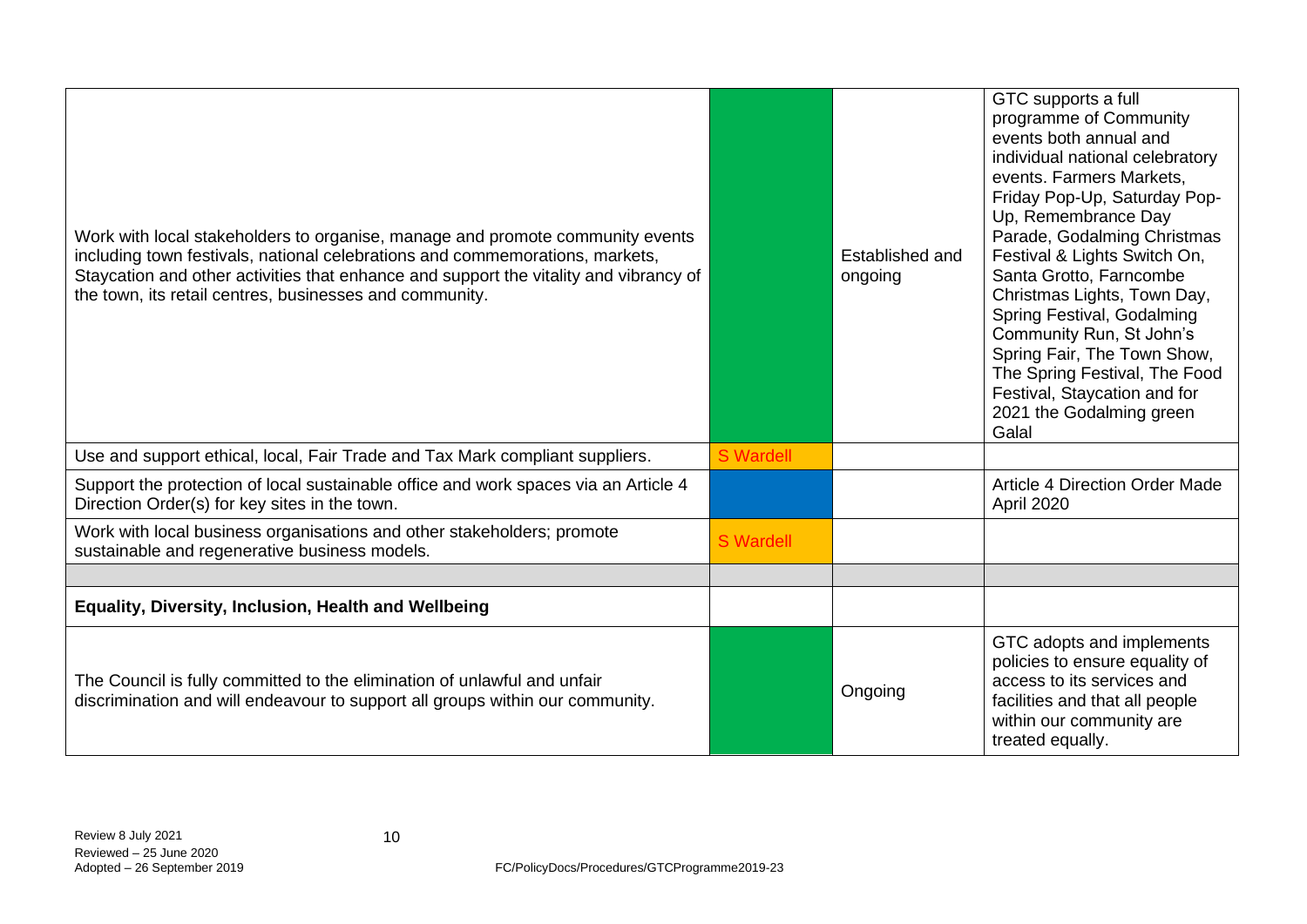| Work with stakeholder groups to support the establishment of the Godalming<br>Parkrun.                                                                                                                                      |         | <b>Godalming Park Run</b><br>commences Summer 2021                                                                                                                                                                                                                     |
|-----------------------------------------------------------------------------------------------------------------------------------------------------------------------------------------------------------------------------|---------|------------------------------------------------------------------------------------------------------------------------------------------------------------------------------------------------------------------------------------------------------------------------|
| Support groups, organisations and projects aimed at reducing loneliness and<br>isolation within our community including specific support for those living with or<br>supporting others with mental health issues.           | Ongoing | GTC supports the work of the<br>CAW and Farncombe Day<br>Centre through the provision<br>SLA's, provides Grant Aid in<br>Kind for the Godalming Good<br>Neighbours Scheme and<br>supports mental health<br>organisations through provision<br>of its community spaces. |
| Work with local organisations to support and promote events and activities that<br>inform and engage residents in creating a sense of community, safe spaces,<br>openness and accessibility for all residents and visitors. | Ongoing | GTC supports the work of local<br>charities such as the Cellar<br>Café, The Godalming<br>Dementia Action Alliance and<br>Day Centres                                                                                                                                   |
|                                                                                                                                                                                                                             |         |                                                                                                                                                                                                                                                                        |
| <b>Community Engagement</b>                                                                                                                                                                                                 |         |                                                                                                                                                                                                                                                                        |
| Relocation of Godalming Town Council administrative offices to more suitable<br>premises that will enable full access to Council services by all members of our<br>community.                                               |         | GTC relocated on 1 April 2021                                                                                                                                                                                                                                          |
| Support monthly Council Consultation & Listening Events.                                                                                                                                                                    |         | In person events cancelled<br>throughout 2020 and 2021 to<br>date                                                                                                                                                                                                      |
| Use "listening exercises" to support consultation for key issues.                                                                                                                                                           |         | Listening events no ongoing,<br>social media and direct comms<br>utilised to understand key<br>issues.                                                                                                                                                                 |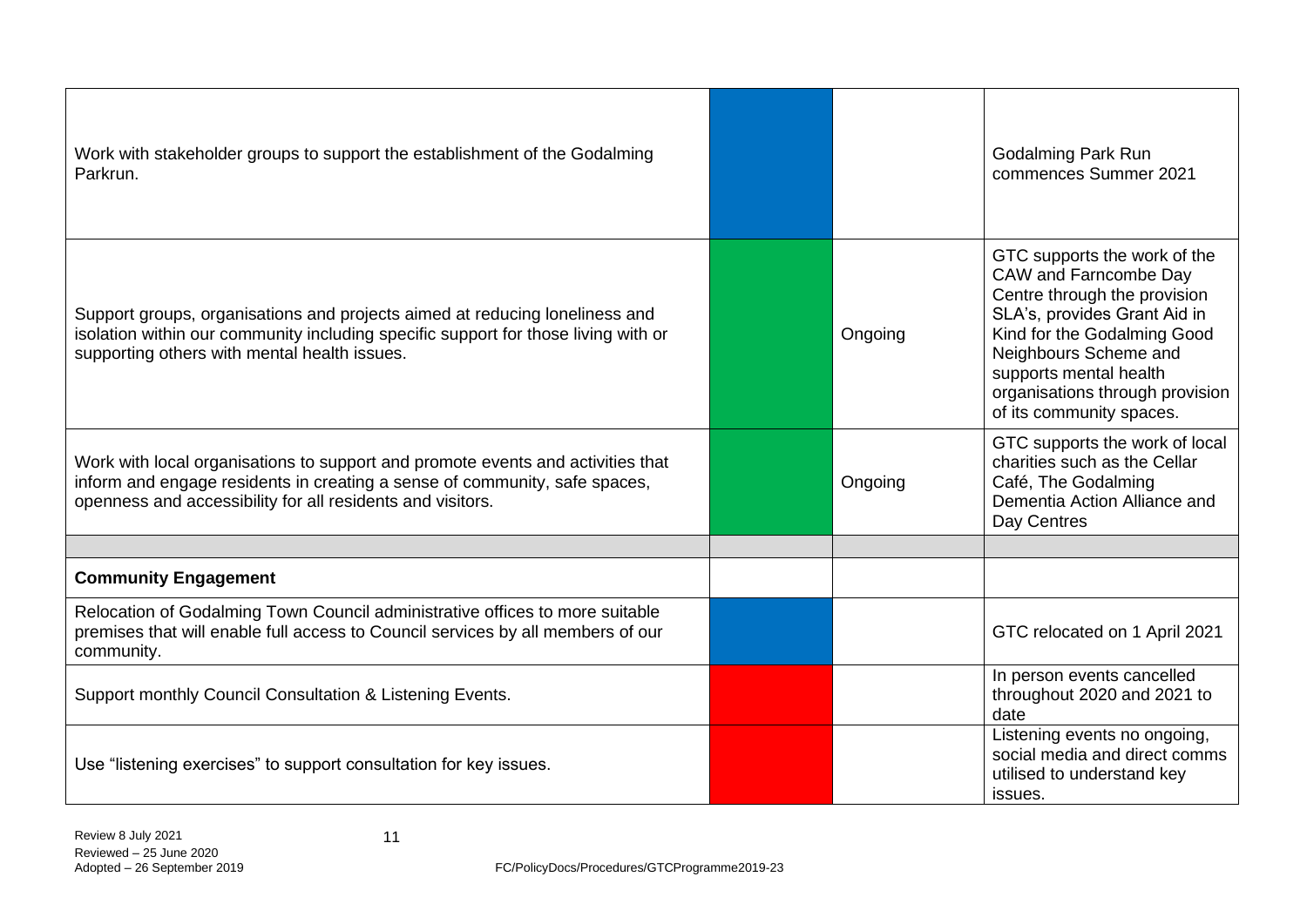| Engagement with residents via traditional and social media. |  | Ongoing | As per GTC Press,<br>Communications and<br><b>Community Engagement</b><br>Policies |
|-------------------------------------------------------------|--|---------|------------------------------------------------------------------------------------|
|-------------------------------------------------------------|--|---------|------------------------------------------------------------------------------------|